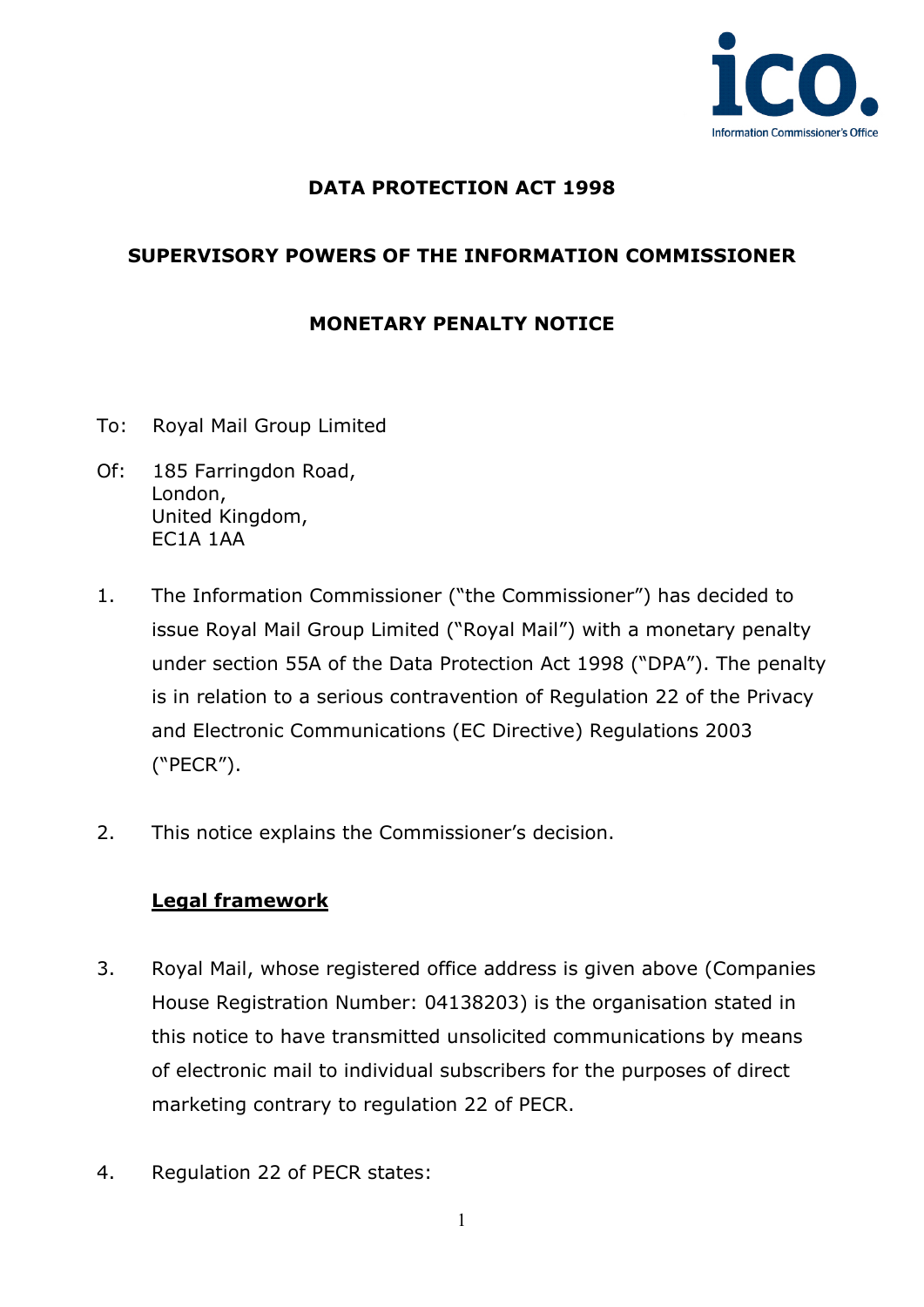

- *"(1) This regulation applies to the transmission of unsolicited communications by means of electronic mail to individual subscribers.*
- *(2) Except in the circumstances referred to in paragraph (3), a person shall neither transmit, nor instigate the transmission of, unsolicited communications for the purposes of direct marketing by means of electronic mail unless the recipient of the electronic mail has previously notified the sender that he consents for the time being to such communications being sent by, or at the instigation of, the sender.*
- *(3) A person may send or instigate the sending of electronic mail for the purposes of direct marketing where—* 
	- *(a) that person has obtained the contact details of the recipient of that electronic mail in the course of the sale or negotiations for the sale of a product or service to that recipient;*
	- *(b) the direct marketing is in respect of that person's similar products and services only; and*
	- *(c) the recipient has been given a simple means of refusing (free of charge except for the costs of the transmission of the refusal) the use of his contact details for the purposes of such direct marketing, at the time that the details were initially collected, and, where he did not initially refuse the use of the details, at the time of each subsequent communication.*
- *(4) A subscriber shall not permit his line to be used in contravention of paragraph (2)."*
- 5. Section 122(5) of the Data Protection Act 2018 ("DPA18") defines direct marketing as "*the communication (by whatever means) of*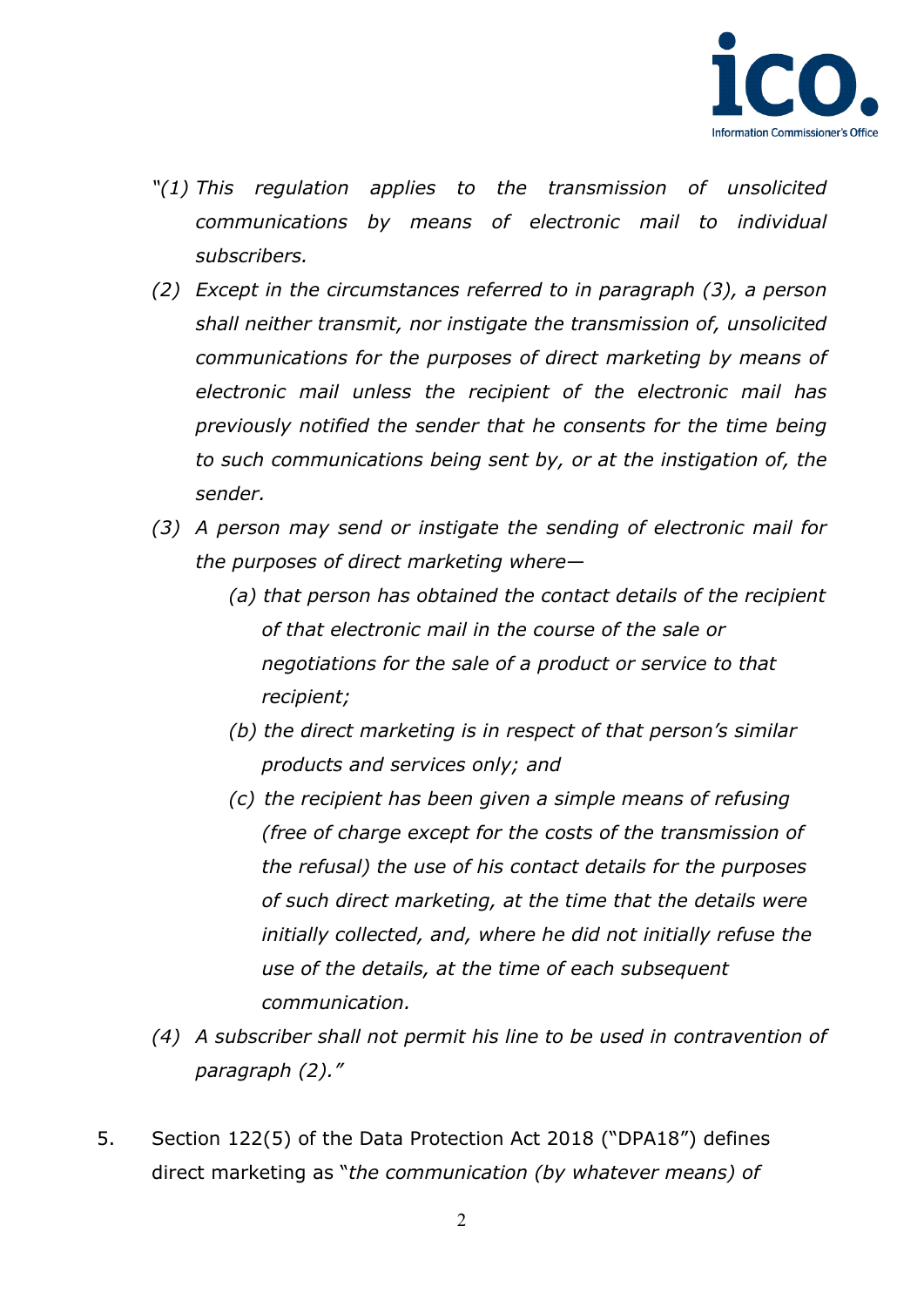

*advertising or marketing material which is directed to particular individuals*". This definition also applies for the purposes of PECR (see regulation 2(2) PECR and paragraphs 430 & 432(6) to Schedule 19 of the DPA18).

- 6. Consent in PECR is defined by reference to the concept of consent in the UK GDPR as defined in section  $3(10)$  of the DPA 2018<sup>[1]</sup>: see regulation 2(1) of PECR, as amended by Part 3 of Schedule 3, paragraph 44 of The Data Protection, Privacy and Electronic Communications (Amendments etc) (EU Exit) Regulations 2019/419. Article 4(11) of the UK GDPR sets out the following definition: "*'consent' of the data subject means any freely given, specific, informed and unambiguous indication of the data subject's wishes by which he or she, by a statement or by a clear affirmative action, signifies agreement to the processing of personal data relating to him or her"* .
- 7. Recital 32 of the GDPR materially states that *"When the processing has multiple purposes, consent should be given for all of them"*. Recital 42 materially provides that *"For consent to be informed, the data subject should be aware at least of the identity of the controller"*. Recital 43 materially states that *"Consent is presumed not to be freely given if it does not allow separate consent to be given to different personal data processing operations despite it being appropriate in the individual case"*.
- 8. "Individual" is defined in regulation 2(1) of PECR as "*a living individual and includes an unincorporated body of such individuals*".

<span id="page-2-0"></span> $^{[1]}$  The UK GDPR is therein defined as Regulation (EU) 2016/679 of the European Parliament and of the Council of 27 April 2016 ("GDPR") as it forms part of the law of England and Wales, Scotland and Northern Ireland by virtue of section 3 of the European Union (Withdrawal) Act 2018.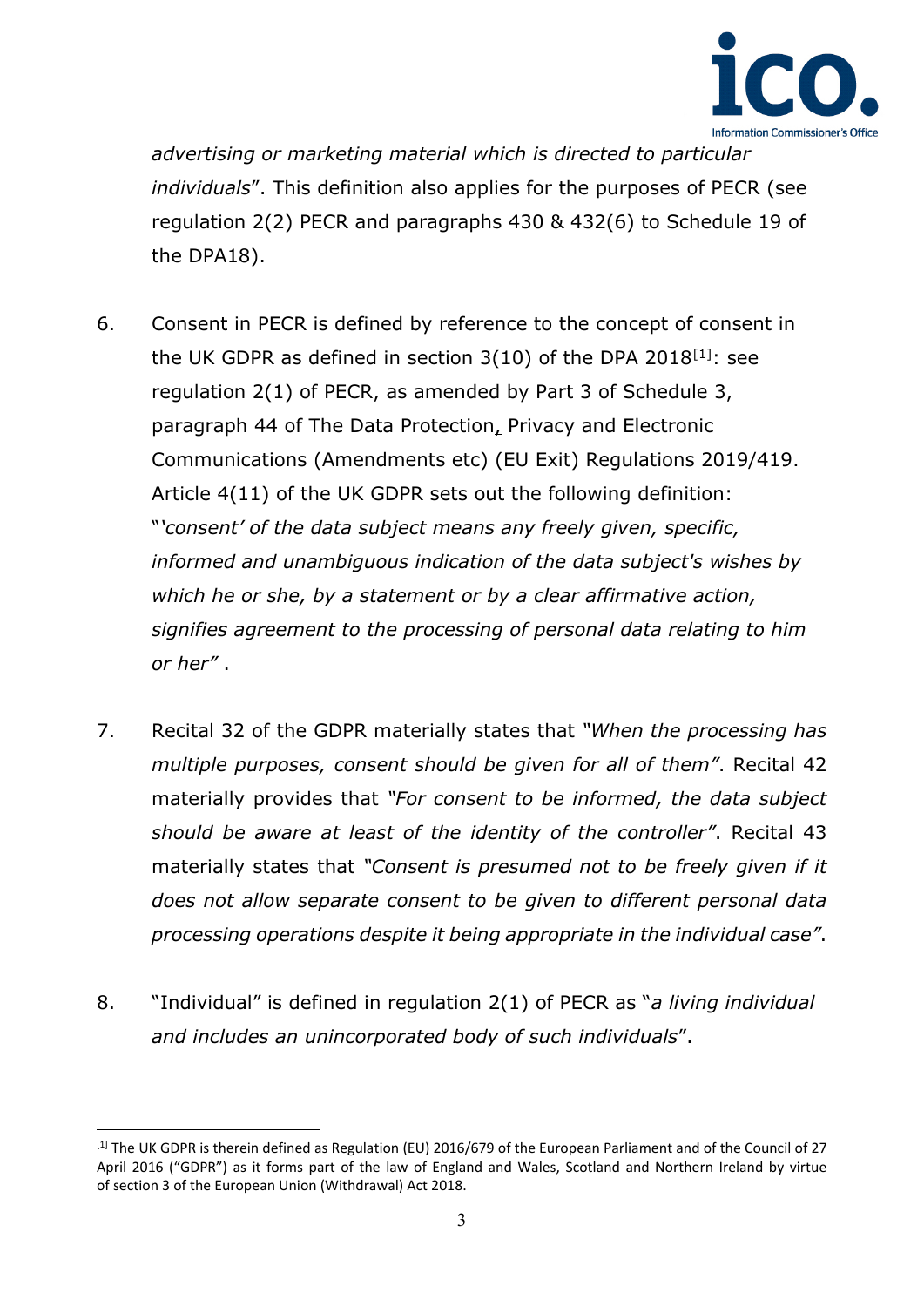

- 9. A "subscriber" is defined in regulation 2(1) of PECR as "*a person who is a party to a contract with a provider of public electronic communications services for the supply of such services*".
- 10. "Electronic mail" is defined in regulation 2(1) of PECR as "*any text, voice, sound or image message sent over a public electronic communications network which can be stored in the network or in the recipient's terminal equipment until it is collected by the recipient and includes messages sent using a short message service*".
- 11. The term "soft opt-in" is used to describe the rule set out in in Regulation 22(3) of PECR. In essence, an organisation may be able to e-mail its existing customers even if they haven't specifically consented to electronic mail. The soft opt-in rule can only be relied upon by the organisation that collected the contact details.
- 12. Section 55A of the DPA (as applied to PECR cases by Schedule 1 to PECR, as variously amended) states:
	- *"(1) The Commissioner may serve a person with a monetary penalty if the Commissioner is satisfied that –* 
		- *(a) there has been a serious contravention of the requirements of the Privacy and Electronic Communications (EC Directive) Regulations 2003 by the person,*
		- *(b) subsection (2) or (3) applies.*
	- *(2) This subsection applies if the contravention was deliberate.*
	- *(3) This subsection applies if the person* 
		- *(a) knew or ought to have known that there was a risk that the contravention would occur, but*
		- *(b) failed to take reasonable steps to prevent the contravention."*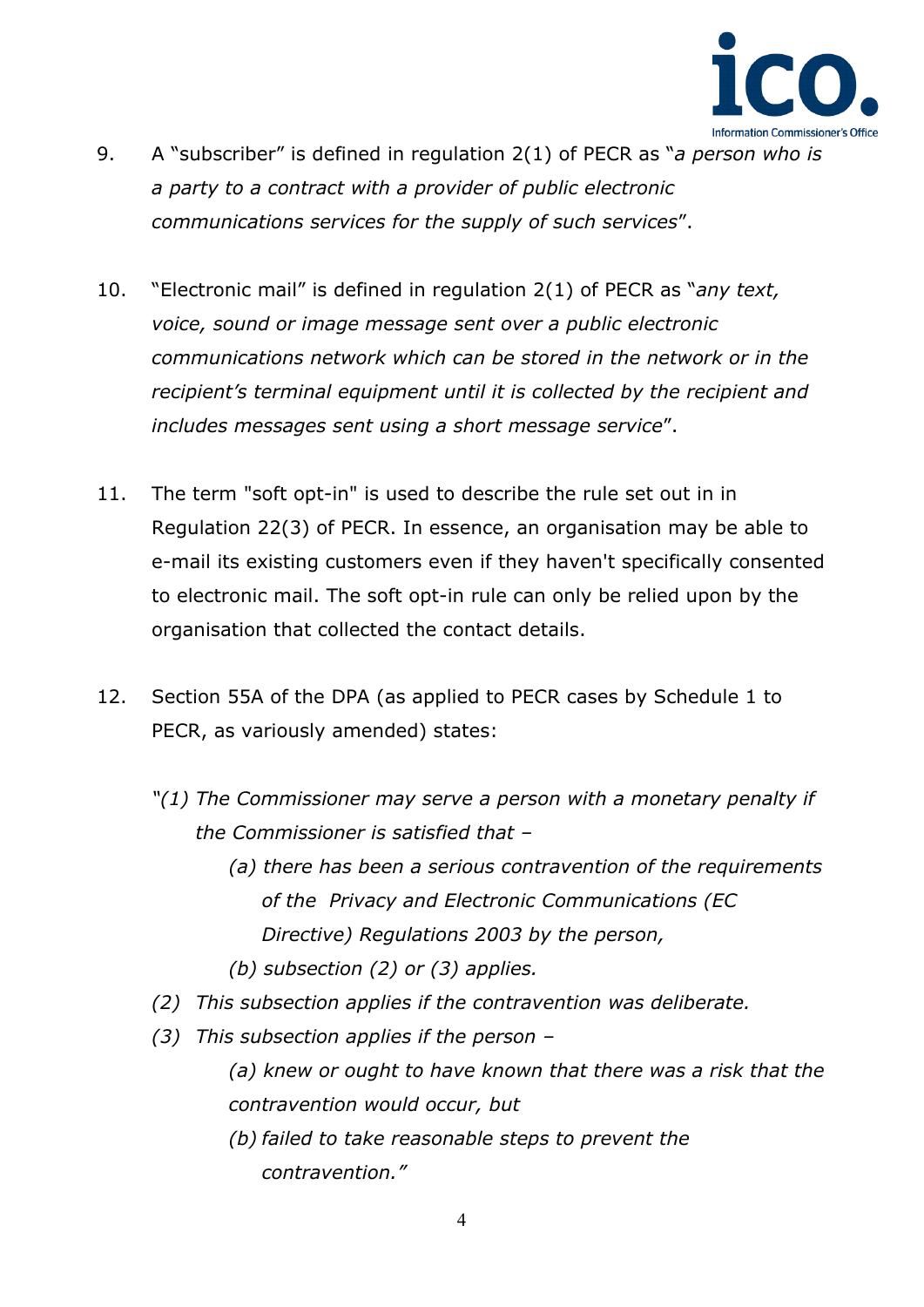

- 13. The Commissioner has issued statutory guidance under section 55C (1) of the DPA about the issuing of monetary penalties that has been published on the ICO's website. The Data Protection (Monetary Penalties) (Maximum Penalty and Notices) Regulations 2010 prescribe that the amount of any penalty determined by the Commissioner must not exceed £500,000.
- 14. PECR were enacted to protect the individual's fundamental right to privacy in the electronic communications sector. PECR were subsequently amended and strengthened. The Commissioner will interpret PECR in a way which is consistent with the Regulations' overall aim of ensuring high levels of protection for individuals' privacy rights.
- 15. The provisions of the DPA remain in force for the purposes of PECR notwithstanding the introduction of the DPA18: see paragraph 58(1) of Schedule 20 to the DPA18.

#### **Background to the case**

- 16. On 29 April 2021, Royal Mail submitted a written breach report to the Commissioner as it was aware that its actions in respect of a particular marketing campaign may have breached PECR. It was confirmed at this time that on 27 April 2021, due to an apparent technical error, Royal Mail had sent direct marketing emails to "*215,202 parties who had expressed a desire to no longer receive marketing from [Royal Mail]*".
- 17. Royal Mail explained as background that on 20 April 2021 it sent a direct marketing email in respect of one of its '*special stamp series*' campaigns to previous customers, and to those who had previously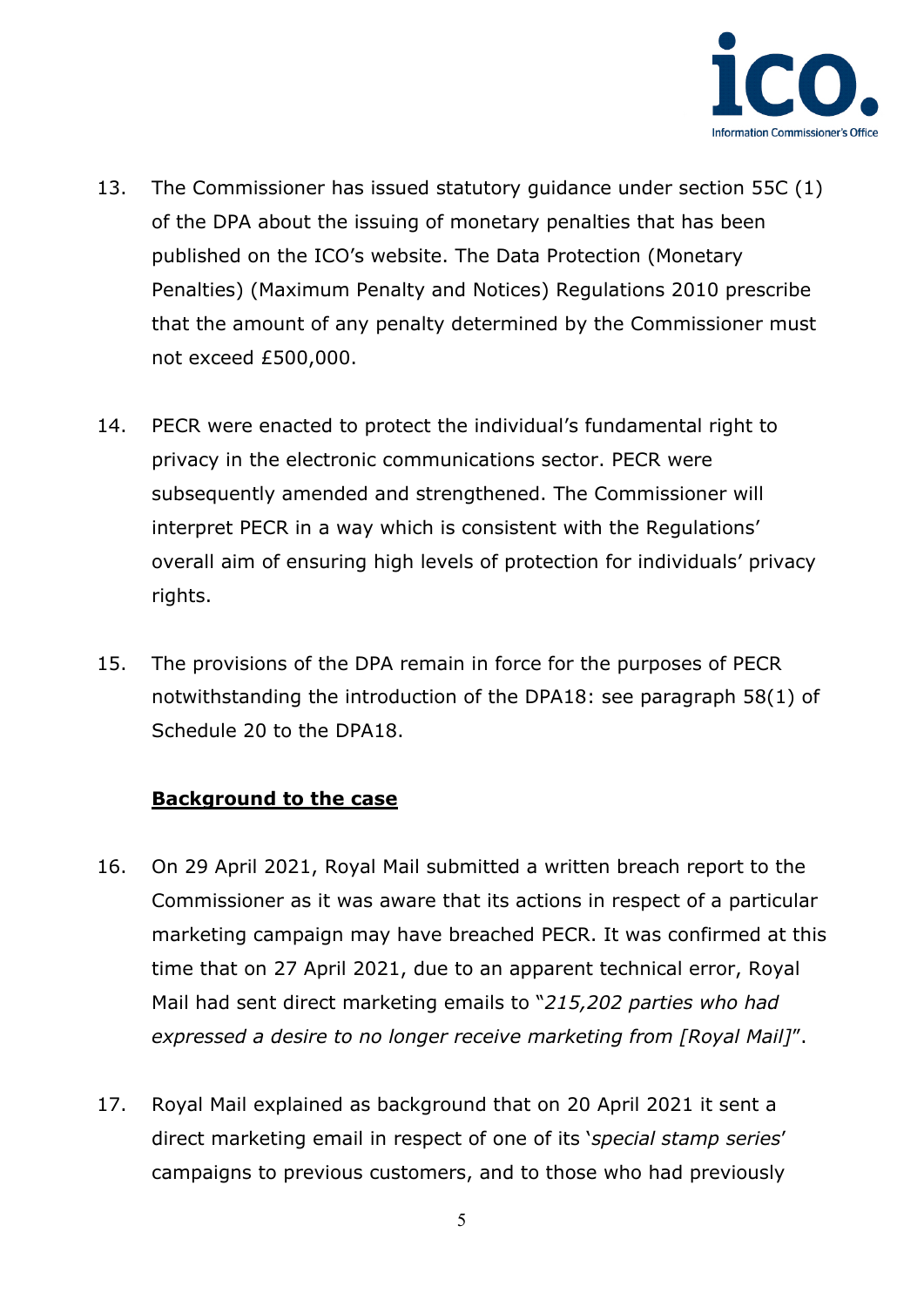

expressed an interest in receiving marketing from Royal Mail. The direct marketing email concerned Royal Mail's '*War of the Roses*' campaign. In preparing to send this email, Royal Mail had identified 245,850 potential recipients, and proceeded to cross reference their details against its internal "*Marketing Permissions Master Database*" to ensure that the intended recipients had not, since the time of initially providing their details to Royal Mail, subsequently opted out of direct marketing. Of the 245,850 potential recipients, Royal Mail determined that 30,648 had provided valid and existing consent to receive the direct marketing messages, with 215,202 being deemed to have opted out.

- 18. On 20 April 2021, Royal Mail transmitted its direct marketing email to 30,648 individuals, with those 215,202 identified as having opted out being "*moved to a holding step in the campaign*". Royal Mail explained that on 27 April 2021, due to an internal routing error, the 215,202 individuals who had been moved to the "*holding step*" were accidently sent a "*reminder email*" which had been intended only for the 30,648 individuals who had been sent, but had not opened or engaged with, the initial email on 20 April 2021.
- 19. Royal Mail explained that the 215,202 individuals "*who were identified as being opted out (and who were not sent marketing in the first round of emails) were placed at the wrong hold point in the routing map which resulted in the being caught in the 'reminder population on 27th April*".
- 20. An initial investigation letter was sent to Royal Mail on 3 June 2021 outlining the Commissioner's concerns with the reported incident, and requesting further details in relation to the volume of messages which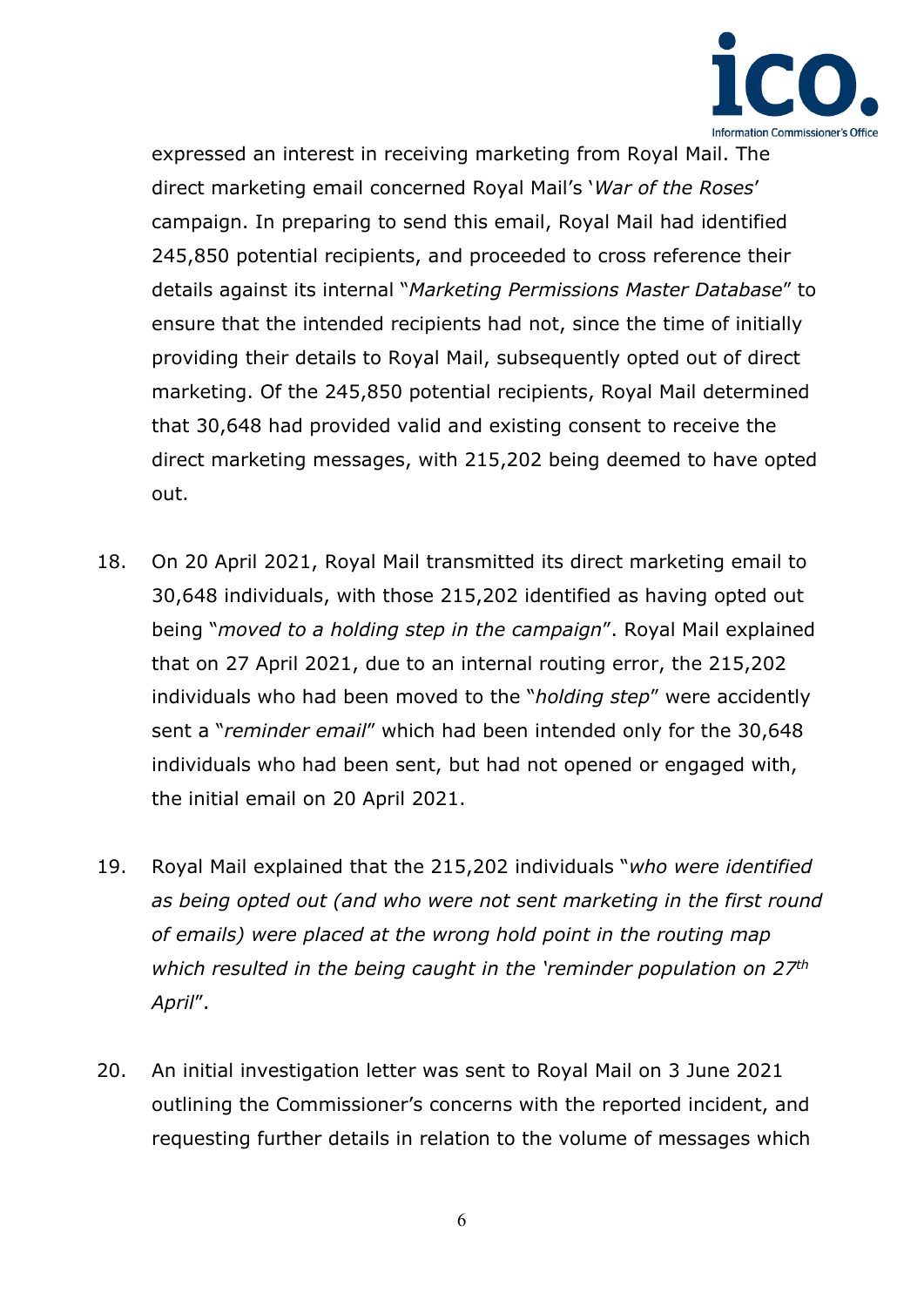

had been received by individuals, along with an explanation for the cause of the routing error which had been identified.

21. Royal Mail responded on 23 June 2021 and provided a copy of the particular direct marketing email which had been sent on 27 April 2021 and which invited recipients to purchase commemorative stamp sets and souvenirs. Royal Mail provided an explanation for the routing error, stating:

*"The system used by Royal Mail (Eloqua) to send electronic marketing communications to customers of our stamps and collectibles products uses an automated journey to segment customers to whom we are permitted to send marketing communications from the others. We retain details of both permissioned and non-permissioned customers to ensure that we have the latest and most up-to-date permission record from our master marketing permission repository, which updates from multiple source systems.* 

*Prior to a campaign starting, Eloqua connects with our master marketing permission repository to collect the up-to-date permissions set for the in-scope customers. Permissioned customers then enter Eloqua's automated journey, in the course of which they are sent the relevant marketing communications (in this case, both the initial email and the reminder). Non–permissioned customers are routed to the end of the campaign journey, bypassing the stage at which marketing communications are sent. This process has been used successfully since May 2018, for circa 25 campaigns a month, without error.* 

*Sending reminder emails is a recent innovation deployed for some marketing, known as non-responder campaigns. We use these where stamps and collectibles items have a window of interest due to external*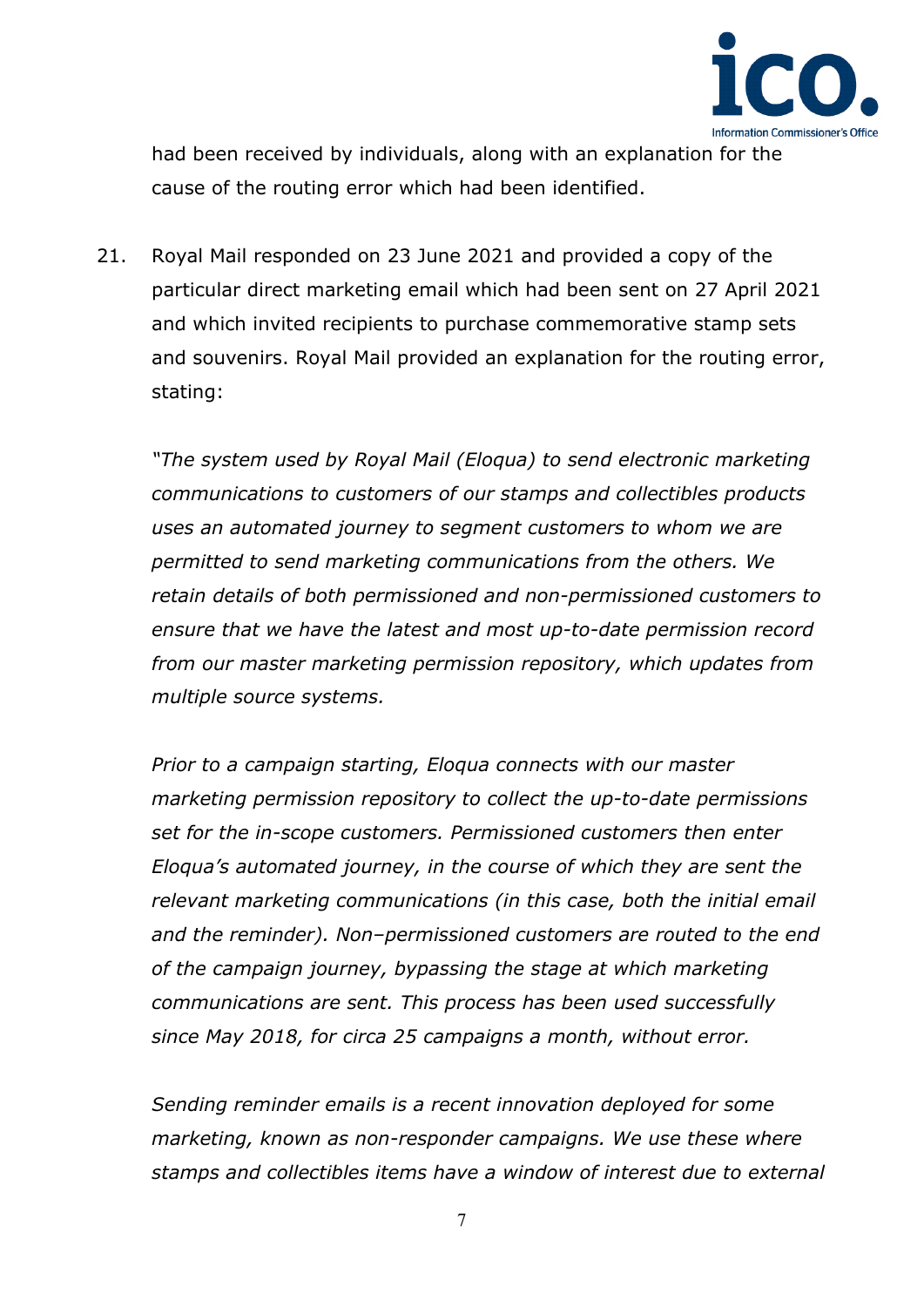

*events (e.g. the commemorative edition of stamps to celebrate the life of The Duke of Edinburgh) or there may be a restricted number of items, such as special product sets.*

*In these campaigns we send a reminder email to permissioned customers who have not interacted with the original communication to give them a further chance to engage. We have used this approach successfully on six occasions. However, for the Wars of the Roses campaigns, the non-permissioned set of customers were referred to the stage of the automated Eloqua journey which triggers the reminders, rather than to the end of the journey. This resulted in the reminder email being sent to those customers.*

- 22. Royal Mail explained that the incident in fact arose due to a manual error, rather than a technical fault as had initially been reported. It was also explained that it had received six responses to the email from customers, with three being categorised as formal complaints and three being enquiries from customers around their "*permissions*"; Royal Mail replied to these customers with an apology.
- 23. Royal Mail explained that since the incident it had implemented a number of measures to minimise the potential of recurrence, including additional checks, and all future "*non-responder reminder campaigns*" using a reusable template to remove the risk of human error in deploying the automated Eloqua process.
- 24. It was also confirmed on 25 June 2021 that of the 215,202 messages sent, the number delivered was "*no more than 213,191*".
- 25. On 6 July 2021 the Commissioner requested further details as to how the error took place, together with copies of the six customer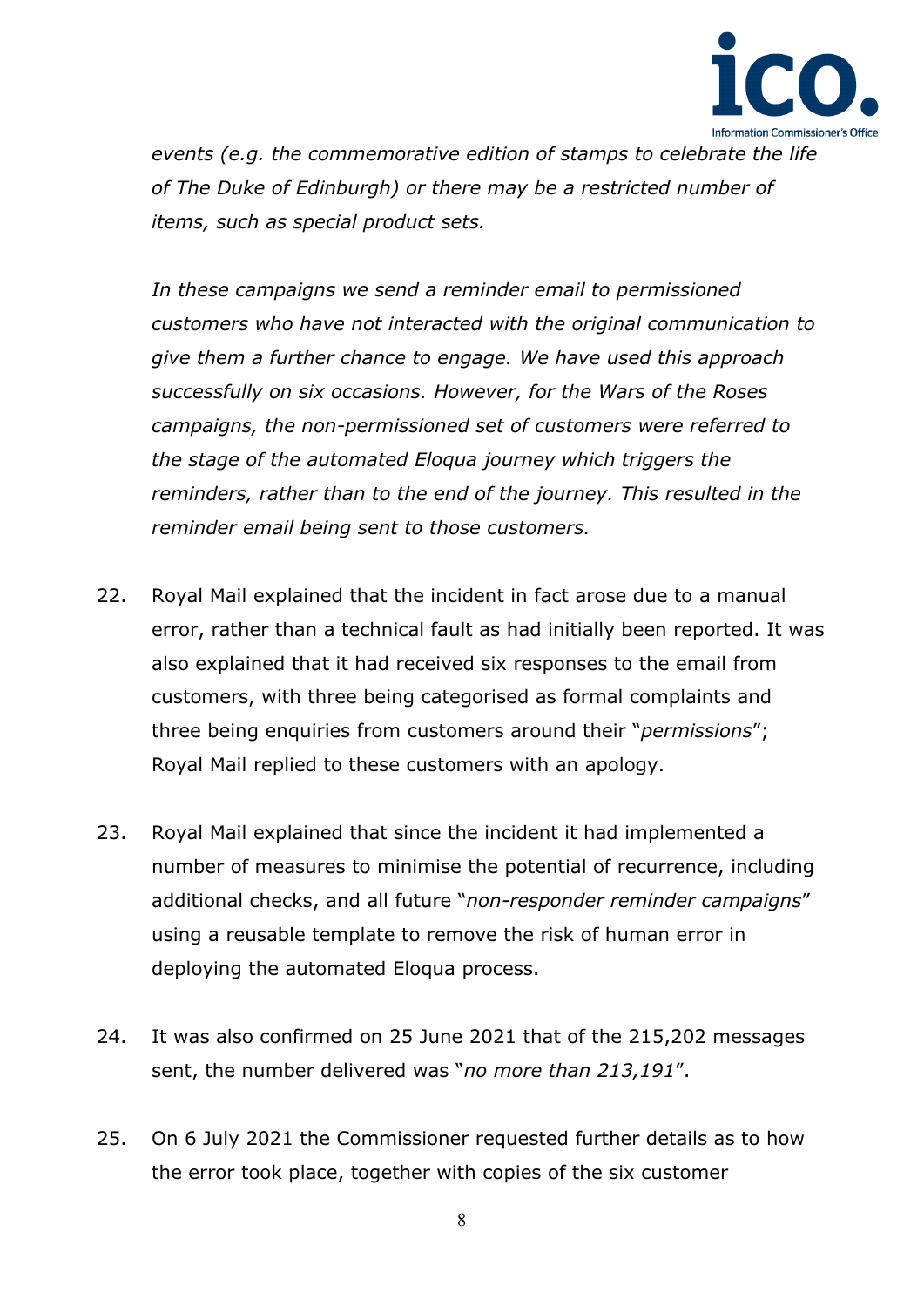

responses which had been received by Royal Mail, and the opt-out statement provided to customers when their details are obtained by Royal Mail.

- 26. On 12 July 2021 Royal Mail provided a copy of its Fair Processing Notice; copies of the six customer responses; and a walkthrough of the manual error which had occurred in respect of the '*War of the Roses*' reminder email. By way of brief summary, each customer who is considered for a marketing campaign is uploaded to Eloqua; this includes customers that Royal Mail do not hold consent for. A marketing email is then configured with a date and time for the email to be sent. At this stage the intended recipients are cross referenced with Royal Mail's '*Permissions'* database. After screening against the database, two pathways are created; opted-in customers are further checked for relevant permissions and then sent the marketing email, and the remaining customers are supposed to be sent to the end of the process to ensure they are not included in any marketing emails. In the usual course, a reminder email is sent to recipients who did not engage with the initial email. In this case the 215,202 customers without the relevant marketing permissions were incorrectly and manually routed to the area of Eloqua used to send the reminder email. The customers who were sent the marketing email in error had not received the initial email and had therefore not engaged with this email, which caused Eloqua to send the reminder email.
- 27. In a subsequent email to the Commissioner of 17 August 2021, Royal Mail clarified that the 215,202 customers who were sent the '*War of the Roses*' reminder marketing email fell into two groups: One group was made up of 91,736 customers who were registered with Royal Mail. This group had previously been presented with Royal Mail's Fair Processing Notice at the point of registering, and subsequently opted

9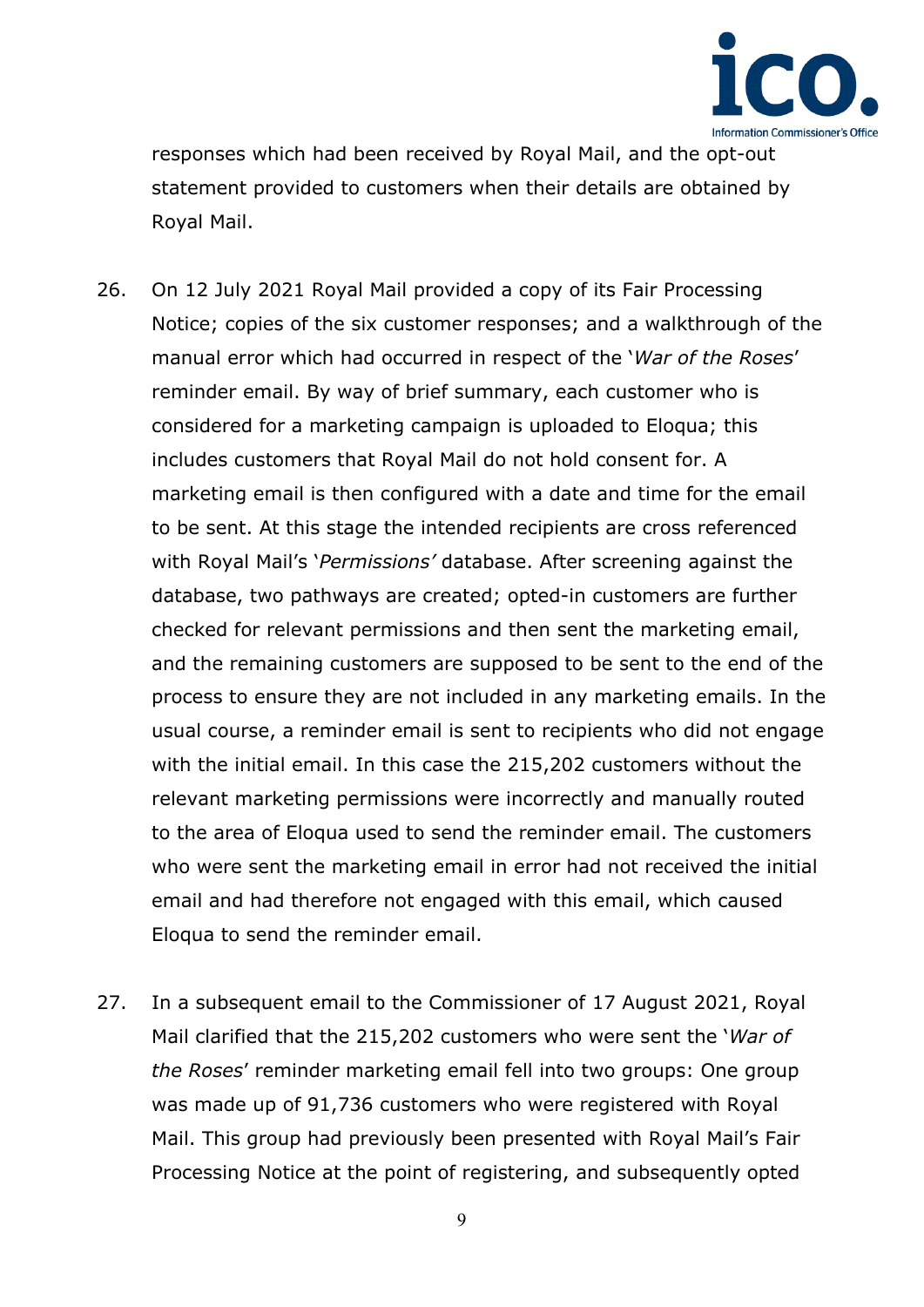

out of marketing emails. The second group comprising the remaining 123,466 individuals were customers who had not registered for a Royal Mail account and had, at the time of using a Royal Mail service, checked out as a '*guest*'. These individuals were not asked about their marketing preferences and had not provided consent to receive future direct marketing.

- 28. The responses which Royal Mail received from individuals to its '*War of the Roses*' email reminders included:
	- *"Why am I receiving this email? I have not ever opted-in or signed up to any marketing information from Royal Mail."*
	- *"Please show me where when I ordered stamps that I agreed to receive marketing emails. I ALWAYS Make sure I never opt in."*
	- *"Why have I got this as not requested emails from you."*
	- *"I did not subscribe for these mailings. Please ensure that I DO NOT receive any further emails of this nature."*
	- *"Why am I getting these emails now? I NEVER had this problem before."*
	- *"How were you able to send me the below mail? I opted out of marketing for stamps."*
- 29. The Commissioner has made the above findings of fact on the balance of probabilities.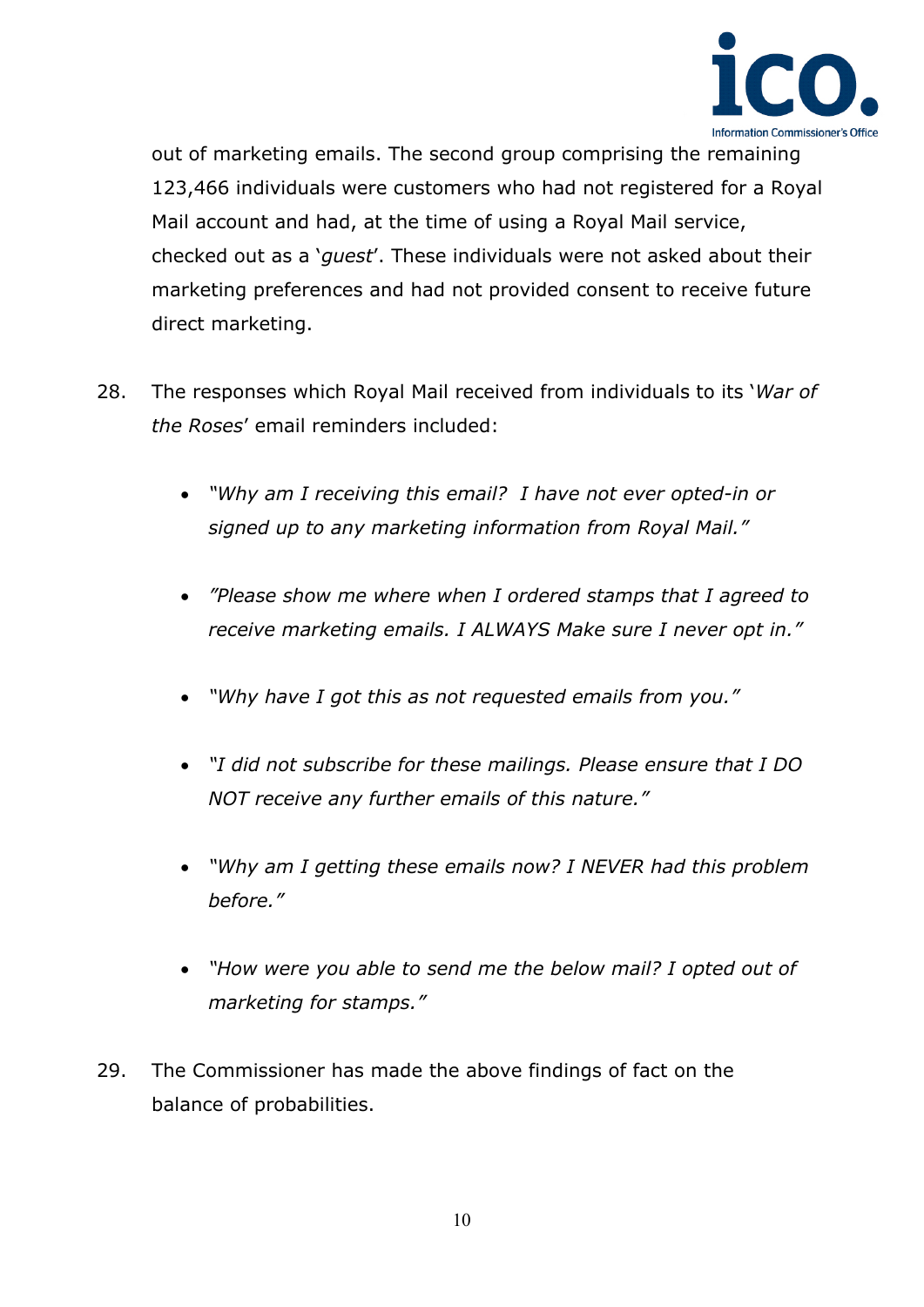

30. The Commissioner has considered whether those facts constitute a contravention of regulation 22 of PECR by Royal Mail and, if so, whether the conditions of section 55A DPA are satisfied.

### **The contravention**

- 31. The Commissioner finds that Royal Mail contravened regulation 22 of PECR.
- 32. The Commissioner finds that the contravention was as follows:
- 33. The Commissioner finds that on 27 April 2021 there were 213,191 direct marketing emails received by subscribers. The Commissioner finds that Royal Mail transmitted those direct marketing messages, contrary to regulation 22 of PECR.
- 34. Royal Mail, as the sender of the direct marketing, is required to ensure that it is acting in compliance with the requirements of regulation 22 of PECR, and to ensure that valid consent to send those messages had been acquired.
- 35. In this instance, because of a manual error, Royal Mail sent a total of 215,202 direct marketing emails to individuals for whom it did not hold valid consent. Of those, 213,191 were received by subscribers.
- 36. Royal Mail appears to accept that it did not hold valid consent to send these messages, either because an individual had taken steps to expressly opt out of direct marketing, or because they had used Royal Mail's services as a '*guest*' and had not been presented with the '*Fair Processing Notice*' and given an opportunity to provide valid consent for direct marketing. The Commissioner is satisfied that for those 123,466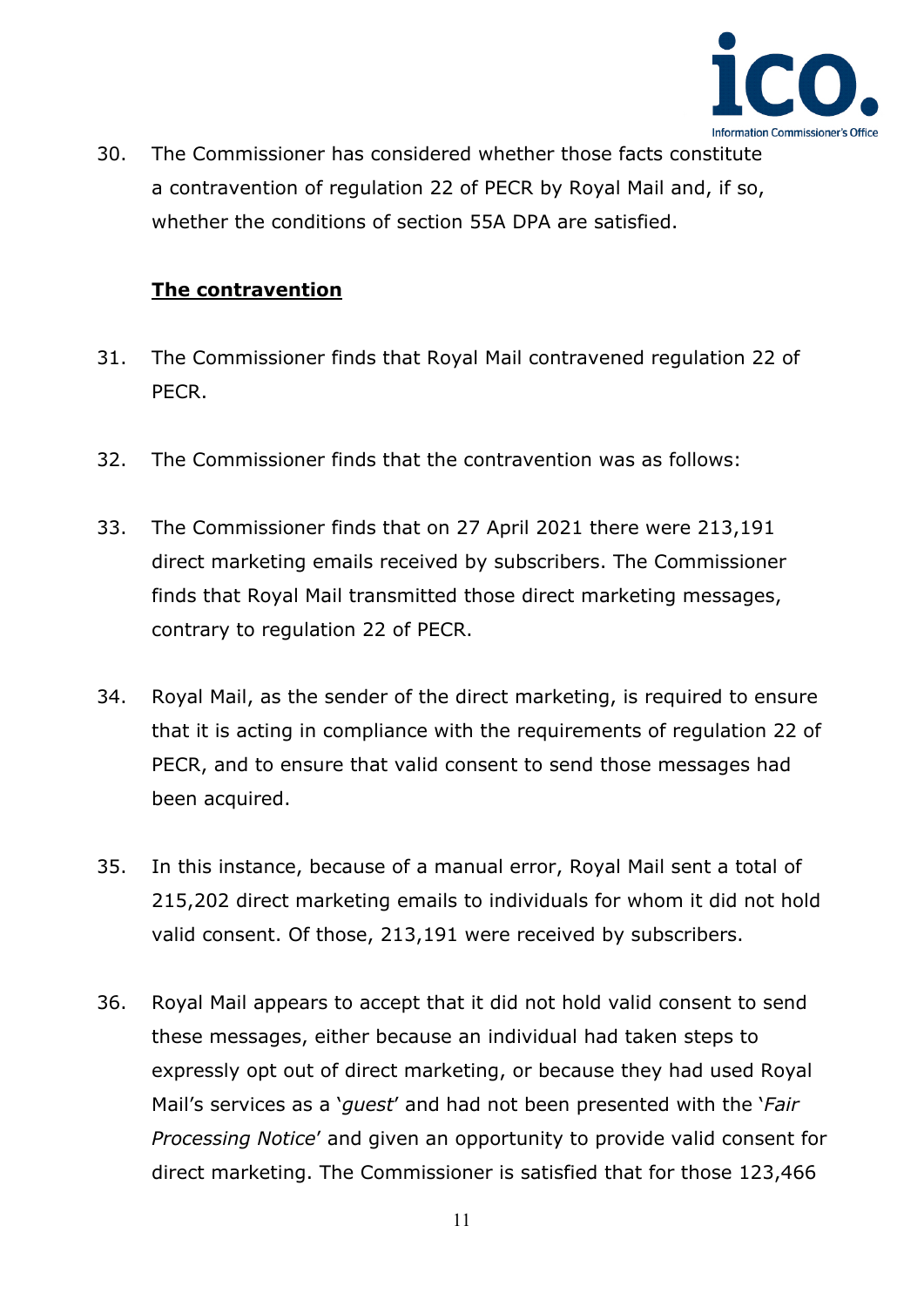

individuals who checked out as guests, i.e. those who did not create a Royal Mail account, Royal Mail cannot rely on the soft opt-in as it cannot be said that individuals were given "*a simple means of refusing*  [...] the use of [their] contact details for the purposes of such direct *marketing, at the time that the details were initially collected".* 

- 37. The Commissioner is therefore satisfied from the evidence he has seen that Royal Mail did not have the necessary valid consent for the 213,191 direct marketing messages received by subscribers.
- 38. The Commissioner has gone on to consider whether the conditions under section 55A DPA are met.

## **Seriousness of the contravention**

- 39. The Commissioner is satisfied that the contravention identified above was serious. This is because on 27 April 2021, a confirmed total of 215,202 direct marketing messages were sent by Royal Mail, of which 213,191 were received by subscribers. These messages contained direct marketing material for which subscribers had not provided valid consent, furthermore the Commissioner is satisfied that Royal Mail cannot rely on the soft opt-in exemption.
- 40. The Commissioner is therefore satisfied that condition (a) from section 55A(1) DPA is met.

#### **Deliberate or negligent contraventions**

41. The Commissioner has considered whether the contravention identified above was deliberate. The Commissioner does not consider that Royal Mail deliberately set out to contravene PECR in this instance.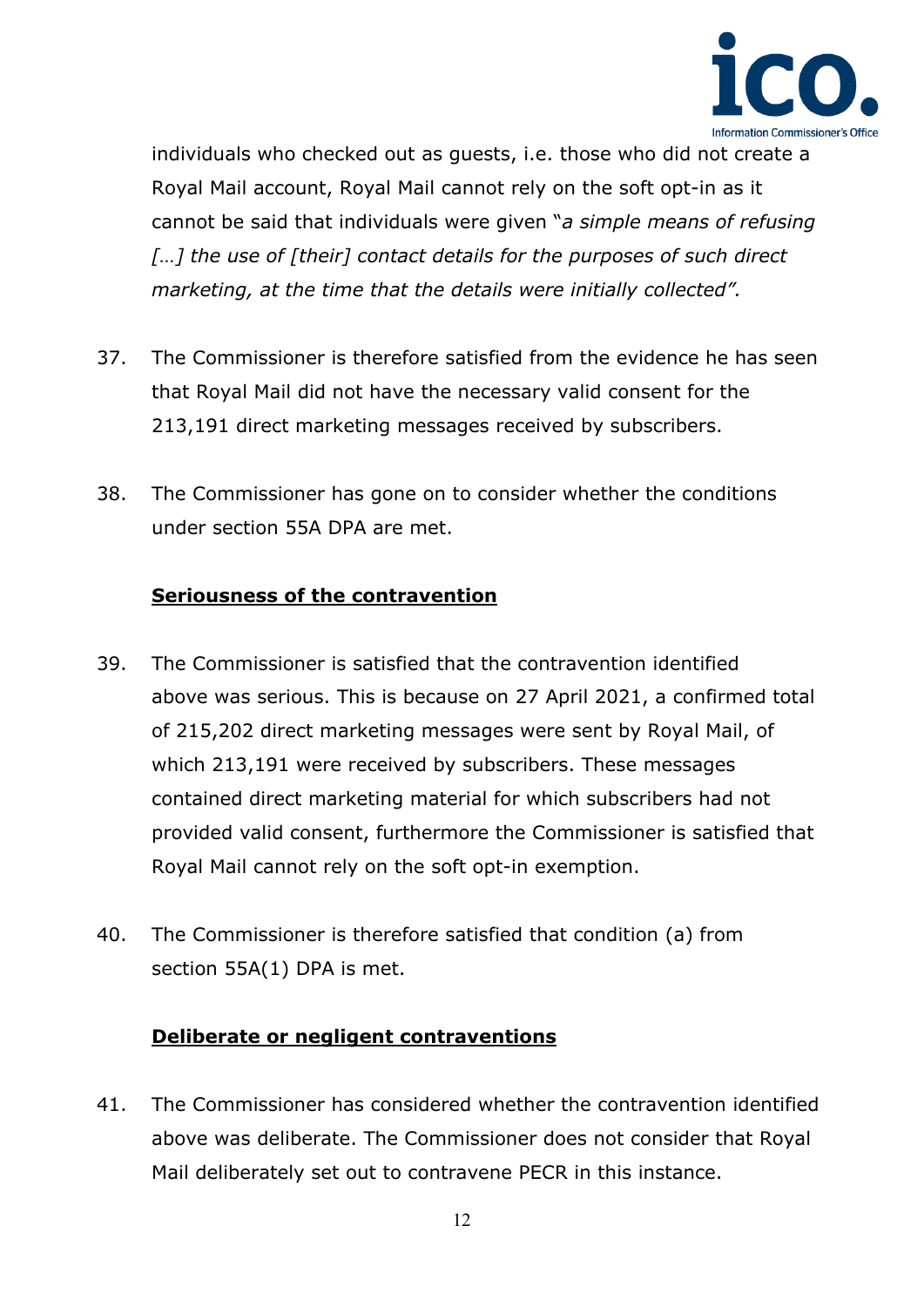

- 42. The Commissioner has gone on to consider whether the contravention identified above was negligent. This consideration comprises two elements:
- 43. Firstly, he has considered whether Royal Mail knew or ought reasonably to have known that there was a risk that these contraventions would occur. This is not a high bar and he is satisfied that this condition is met.
- 44. The Eloqua system used by Royal Mail for its marketing emails relies on Royal Mail storing all customer email addresses regardless of whether it has the relevant consent to send marketing communications. The Commissioner takes the view that by storing all consented and nonconsented email addresses on the same system from which direct marketing emails were sent, and given the risk of human error which could (and indeed did) occur, it is reasonable to think that Royal Mail ought to have been aware of the risk that direct marketing emails could be sent to customers who had opted out of marketing communications.
- 45. The Commissioner has published detailed guidance for those carrying out direct marketing explaining their legal obligations under PECR. This guidance gives clear advice regarding the requirements of consent for direct marketing and explains the circumstances under which organisations are able to carry out marketing over the phone, by text, by email, by post, or by fax. In particular it states that organisations can generally only send, or instigate, marketing messages to individuals if that person has specifically consented to receiving them. The guidance also provides a full explanation of the "*soft opt-in*" exemption. The Commissioner has also published detailed guidance on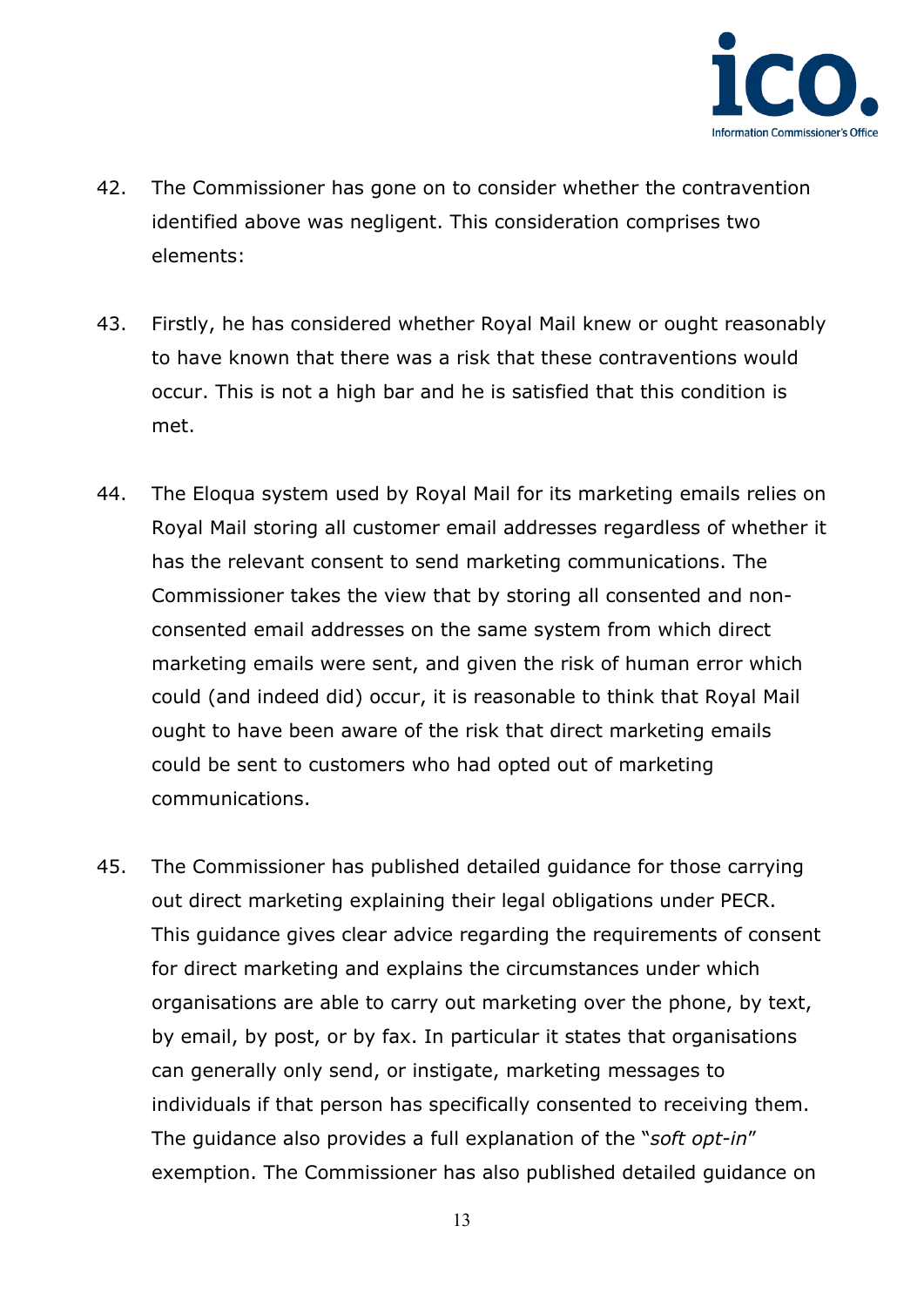

consent under the GDPR. In case organisations remain unclear on their obligations, the ICO operates a telephone helpline. ICO communications about previous enforcement action where businesses have not complied with PECR are also readily available.

- 46. It is therefore reasonable to suppose that Royal Mail should have been aware of its responsibilities in this area.
- 47. Secondly, the Commissioner has gone on to consider whether Royal Mail failed to take reasonable steps to prevent the contraventions. Again, he is satisfied that this condition is met.
- 48. Royal Mail has, since the time of this incident, taken steps to put in place a "*templated solution*" for those campaigns where 're*minder emails*' are sent, to remove the risk of future human error when operating Eloqua; as well as introducing a further '*permissions'* check to ensure that individuals for whom it does not hold valid consent do not receive unsolicited direct marketing messages. Particularly with reference to the first of those steps, the Commissioner notes that Royal Mail has advised that such a solution has been effectively used in other "*single contact*" campaigns for a number of years. The Commissioner therefore respectfully submits that Royal Mail could reasonably have been expected to use such a system for all of its campaigns to prevent any such contraventions from taking place.
- 49. In the circumstances, the Commissioner is satisfied that Royal Mail failed to take reasonable steps to prevent the contraventions.
- 50. The Commissioner is therefore satisfied that condition (b) from section 55A (1) DPA is met.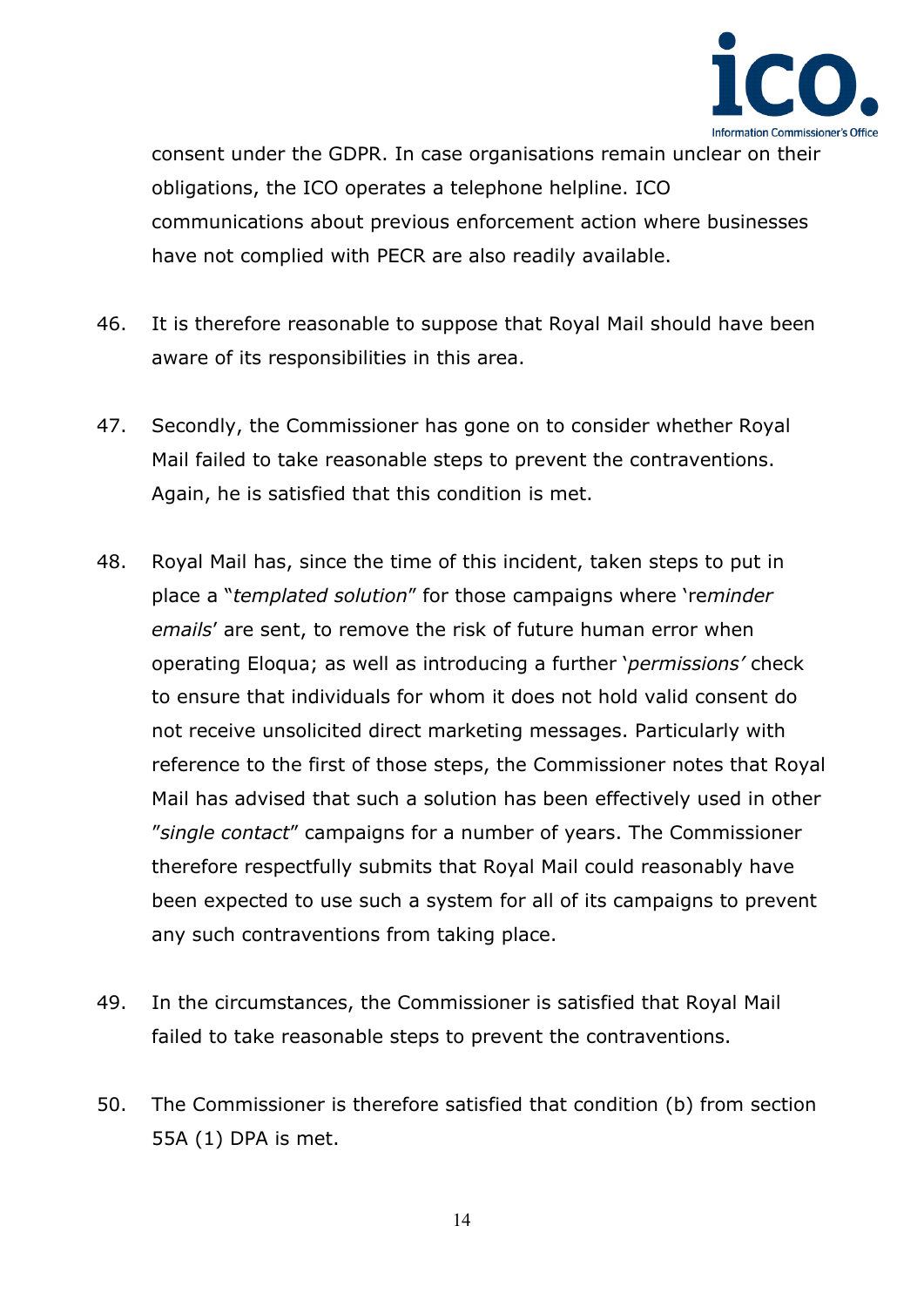

### **The Commissioner's decision to issue a monetary penalty**

- 51. The Commissioner has taken into account the following **aggravating features** of this case:
	- The six responses / complaints received by Royal Mail from the individuals who unlawfully received direct marketing emails demonstrate a level of annoyance from recipients.
	- The Commissioner has previously (in 2018) taken action against Royal Mail for a contravention of Regulation 22 PECR, at which point it would have been provided with clear advice as to its compliance.
- 52. The Commissioner has taken into account the following **mitigating features** of this case:
	- Royal Mail has indicated that it is to undertake a full internal Data Protection audit of its direct marketing practices which is expected to lead to reform.
	- The Commissioner acknowledges that this was an isolated incident arising from human error.
	- The Commissioner also recognises Royal Mail's cooperation in reporting the incident despite there being no statutory requirement to do so.
- 53. For the reasons explained above, the Commissioner is satisfied that the conditions from section 55A (1) DPA have been met in this case. He is also satisfied that the procedural rights under section 55B have been complied with.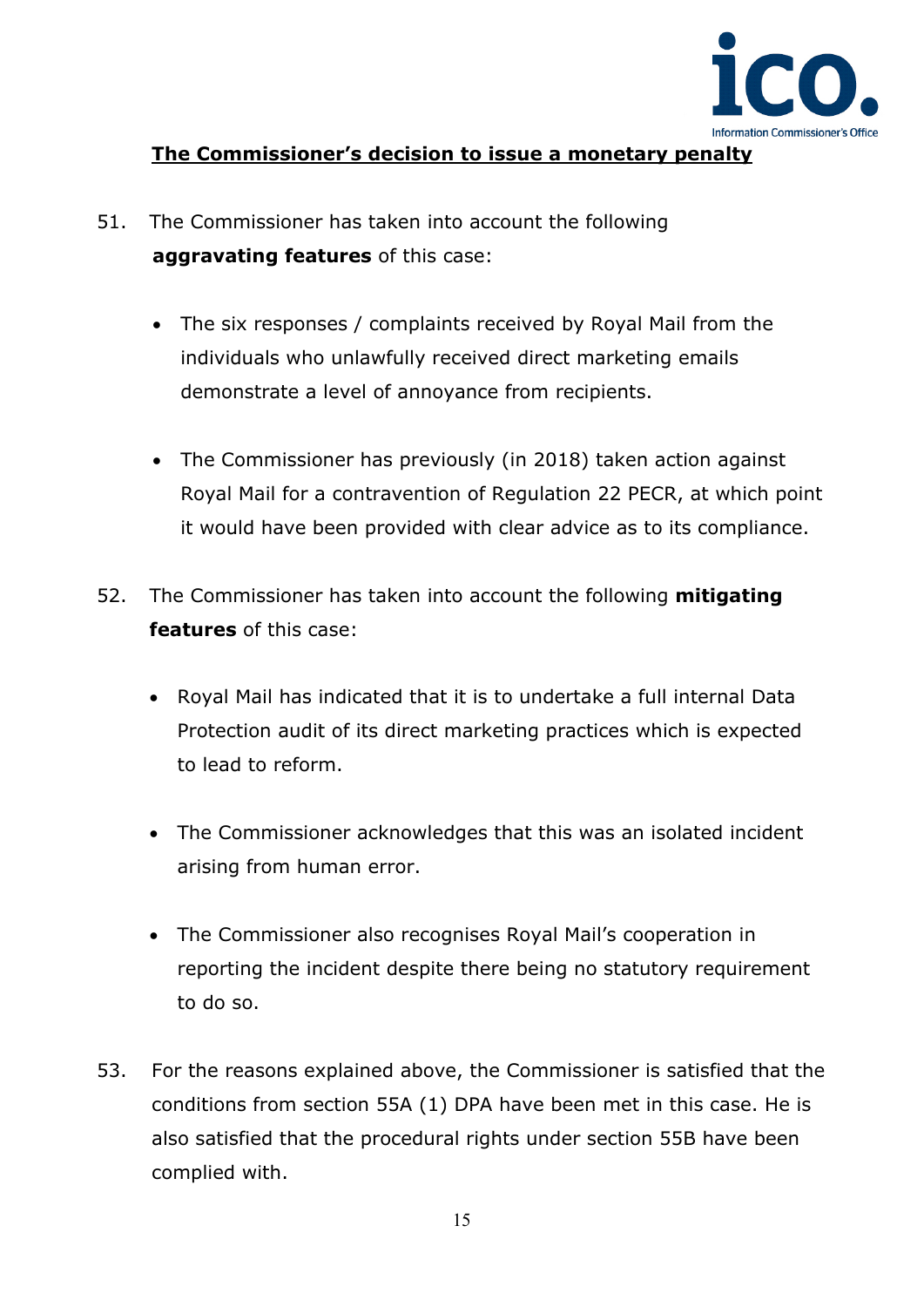

- 54. The latter has included the issuing of a Notice of Intent, in which the Commissioner set out his preliminary thinking. In reaching his final view, the Commissioner has taken into account the representations made by Royal Mail on this matter.
- 55. The Commissioner is accordingly entitled to issue a monetary penalty in this case.
- 56. The Commissioner has considered whether, in the circumstances, he should exercise his discretion so as to issue a monetary penalty.
- 57. The Commissioner has considered the likely impact of a monetary penalty on Royal Mail. He has decided on the information that is available to him, that Royal Mail has access to sufficient financial resources to pay the proposed monetary penalty without causing undue financial hardship.
- 58. The Commissioner's underlying objective in imposing a monetary penalty notice is to promote compliance with PECR. The sending of unsolicited direct marketing messages is a matter of significant public concern. A monetary penalty in this case should act as a general encouragement towards compliance with the law, or at least as a deterrent against non-compliance, on the part of all persons running businesses currently engaging in these practices. The issuing of a monetary penalty will reinforce the need for businesses to ensure that they are only messaging those who specifically consent to receive direct marketing.
- 59. For these reasons, the Commissioner has decided to issue a monetary penalty in this case.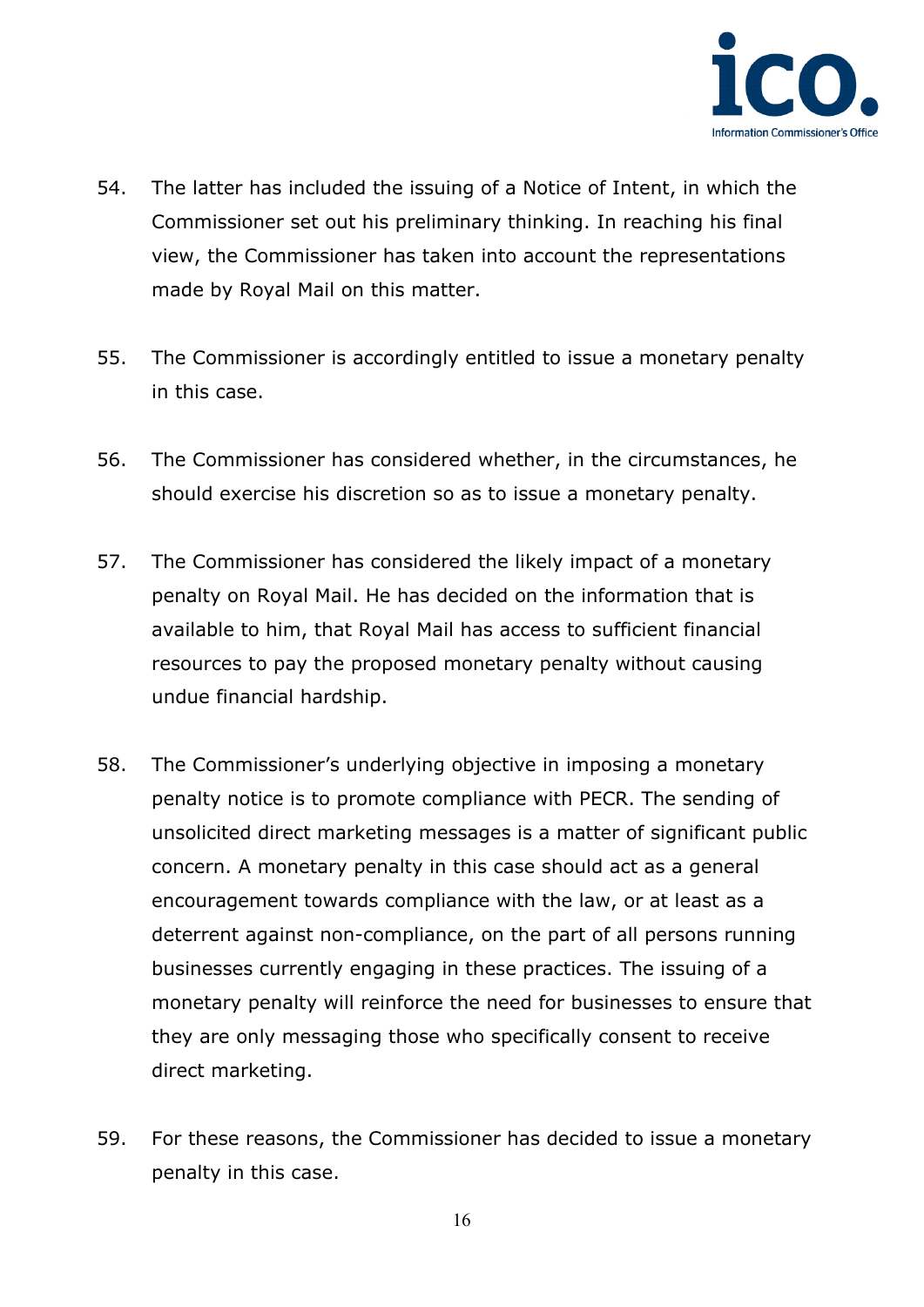

## **The amount of the penalty**

60. Taking into account all of the above, the Commissioner has decided that a penalty in the sum of **£20,000 (twenty thousand pounds)** is reasonable and proportionate given the particular facts of the case and the underlying objective in imposing the penalty.

## **Conclusion**

- 61. The monetary penalty must be paid to the Commissioner's office by BACS transfer or cheque by **6 April 2022** at the latest. The monetary penalty is not kept by the Commissioner but will be paid into the Consolidated Fund which is the Government's general bank account at the Bank of England.
- 62. If the Commissioner receives full payment of the monetary penalty by **5 April 2022** the Commissioner will reduce the monetary penalty by 20% to **£16,000 (sixteen thousand pounds)**. However, you should be aware that the early payment discount is not available if you decide to exercise your right of appeal.
- 63. There is a right of appeal to the First-tier Tribunal (Information Rights) against:
	- (a) the imposition of the monetary penalty and/or;
	- (b) the amount of the penalty specified in the monetary penalty notice.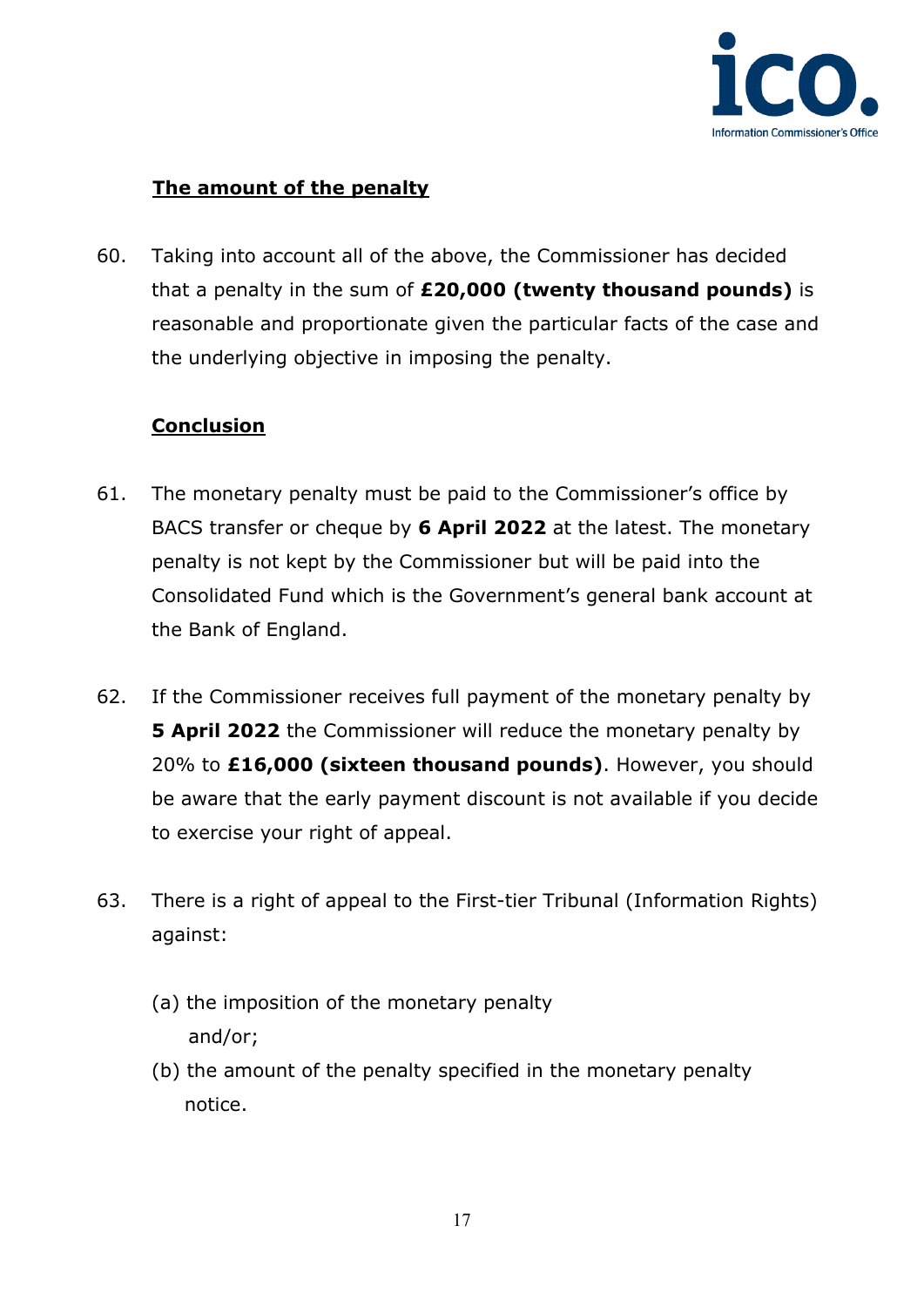

- 64. Any notice of appeal should be received by the Tribunal within 28 days of the date of this monetary penalty notice.
- 65. Information about appeals is set out in Annex 1.
- 66. The Commissioner will not take action to enforce a monetary penalty unless:
	- the period specified within the notice within which a monetary penalty must be paid has expired and all or any of the monetary penalty has not been paid;
	- all relevant appeals against the monetary penalty notice and any variation of it have either been decided or withdrawn; and
	- the period for appealing against the monetary penalty and any variation of it has expired.
- 67. In England, Wales and Northern Ireland, the monetary penalty is recoverable by Order of the County Court or the High Court. In Scotland, the monetary penalty can be enforced in the same manner as an extract registered decree arbitral bearing a warrant for execution issued by the sheriff court of any sheriffdom in Scotland.

Dated the 7<sup>th</sup> day of March 2022

Andy Curry Head of Investigations Information Commissioner's Office Wycliffe House Water Lane Wilmslow Cheshire SK9 5AF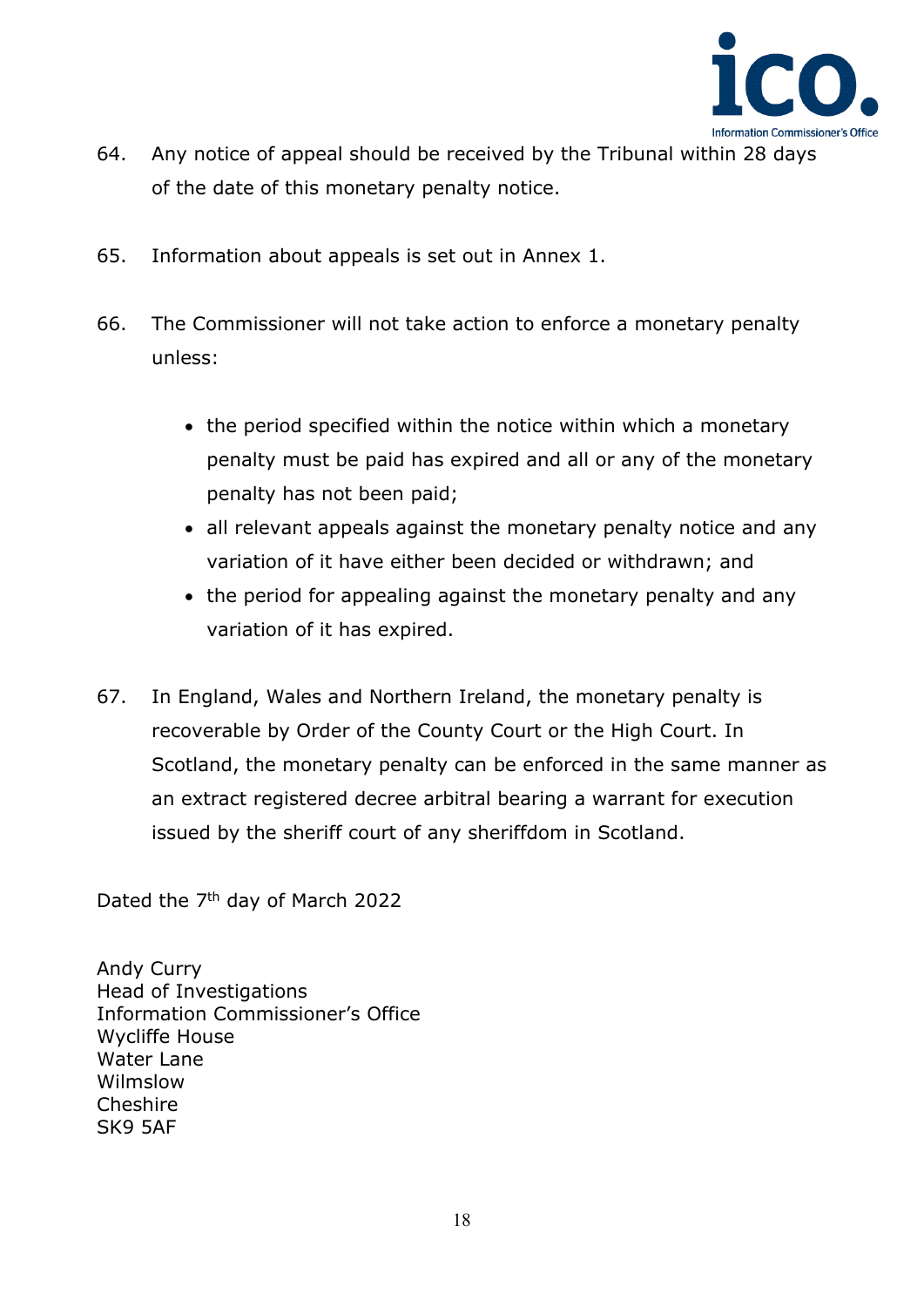#### **ANNEX 1**

# **SECTION 55 A-E OF THE DATA PROTECTION ACT 1998**

## **RIGHTS OF APPEAL AGAINST DECISIONS OF THE COMMISSIONER**

1. Section 55B(5) of the Data Protection Act 1998 gives any person upon whom a monetary penalty notice has been served a right of appeal to the First-tier Tribunal (Information Rights) (the 'Tribunal') against the notice.

2. If you decide to appeal and if the Tribunal considers:-

a) that the notice against which the appeal is brought is not in accordance with the law; or

b) to the extent that the notice involved an exercise of discretion by the Commissioner, that he ought to have exercised his discretion differently,

the Tribunal will allow the appeal or substitute such other decision as could have been made by the Commissioner. In any other case the Tribunal will dismiss the appeal.

3. You may bring an appeal by serving a notice of appeal on the Tribunal at the following address:

> General Regulatory Chamber HM Courts & Tribunals Service PO Box 9300 Leicester LE1 8DJ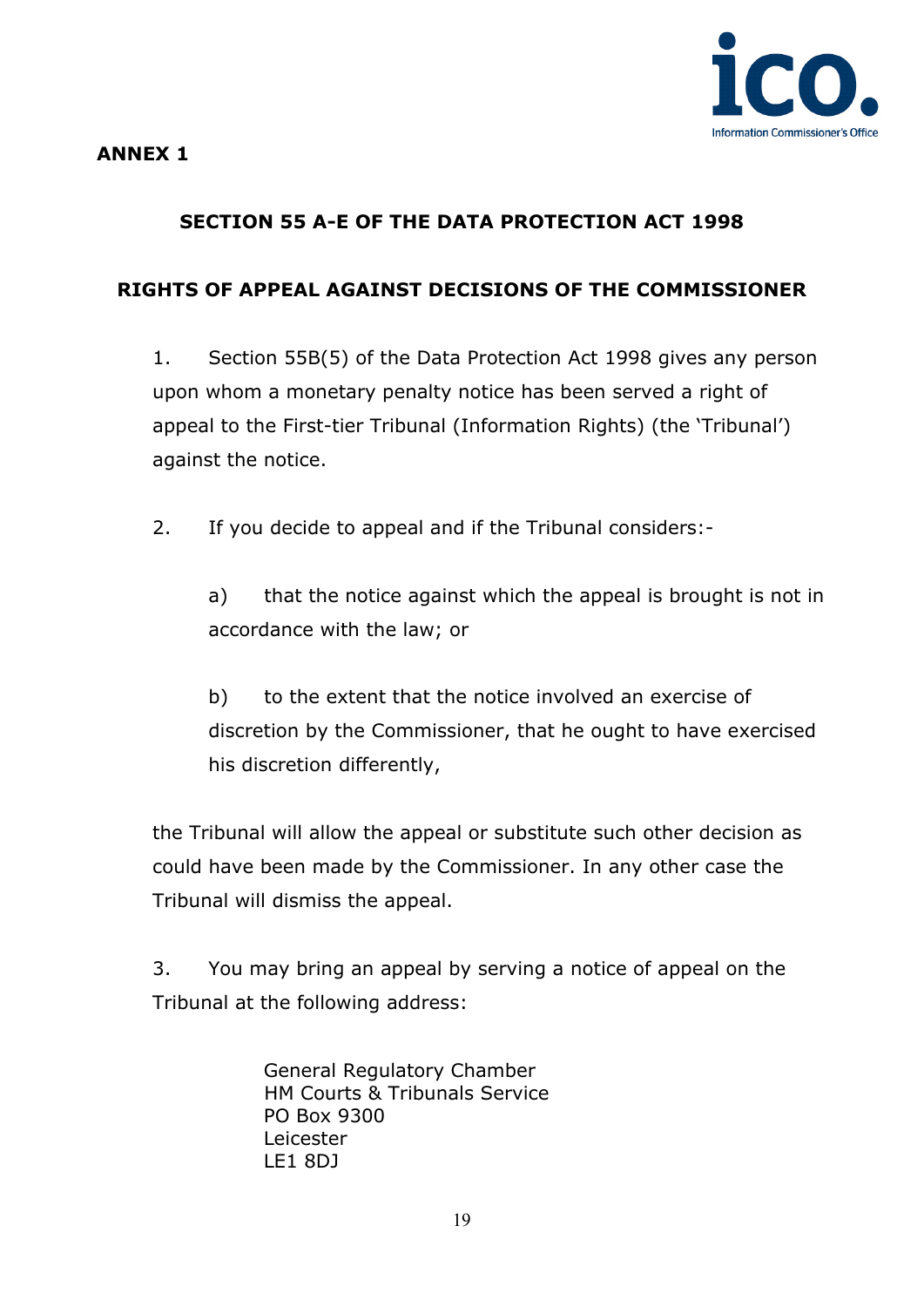

Telephone: 0203 936 8963 Email: [grc@justice.gov.uk](mailto:grc@justice.gov.uk)

a) The notice of appeal should be sent so it is received by the Tribunal within 28 days of the date of the notice.

b) If your notice of appeal is late the Tribunal will not admit it unless the Tribunal has extended the time for complying with this rule.

4. The notice of appeal should state:-

a) your name and address/name and address of your representative (if any);

b) an address where documents may be sent or delivered to you;

c) the name and address of the Information Commissioner;

- d) details of the decision to which the proceedings relate;
- e) the result that you are seeking;
- f) the grounds on which you rely;

g) you must provide with the notice of appeal a copy of the monetary penalty notice or variation notice;

h) if you have exceeded the time limit mentioned above the notice of appeal must include a request for an extension of time